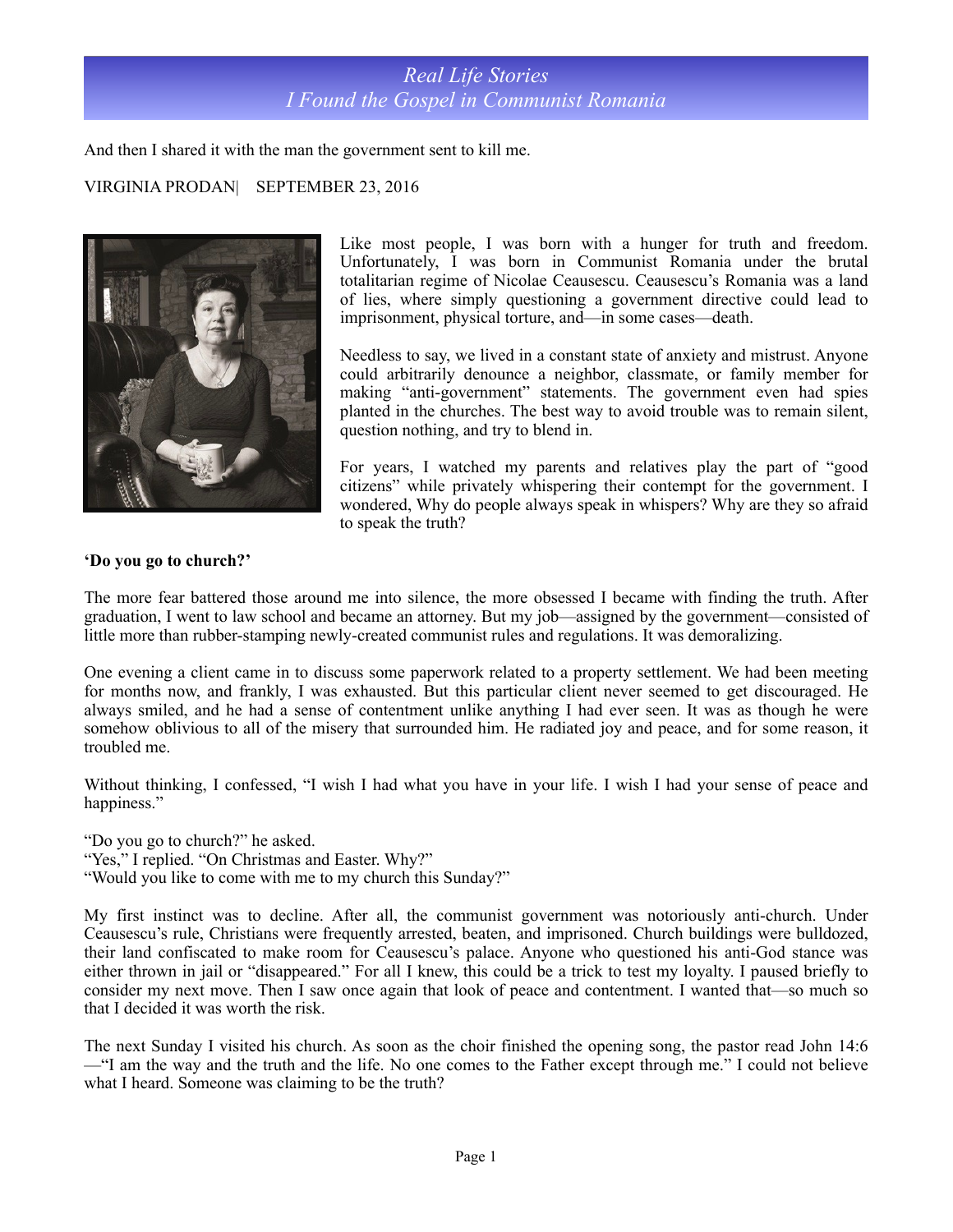## *Real Life Stories I Found the Gospel in Communist Romania*

As the pastor continued to describe the truth of Jesus Christ, I felt as though the verses he shared were written specifically for me. Looking across the aisle, I saw my client. He smiled, nodded, and gently patted his Bible as if to say, "Now do you understand?"

I did. Without realizing it, I was beaming back at him. For the first time in my life, everything made sense. I had spent years searching for the truth, but I had been looking in the wrong places—law school, the government, the justice system. I suddenly realized that truth was something that came not from law books, but from God himself: the Creator of the universe—my Creator, the source of all life, peace, and happiness.

Barely able to contain my excitement, I accepted the pastor's invitation to trust in Christ as Lord and Savior. From that moment on, I would dedicate my life to pursuing and speaking the truth, no matter the cost.

## **My Greatest Test**

Shortly after I was baptized, I began defending fellow Christians facing imprisonment for transporting Bibles across the Romanian border, sharing their faith, or worshiping privately in their own homes.

This quickly made me a target. Many days I awoke to find my tires slashed. Clients and friends—even my children—were threatened. My daughters and I were held under house arrest for almost a month. I was kidnapped, bullied, pushed into moving traffic, and beaten by the secret police. For their own protection, friends and coworkers began keeping their distance. My faith was tested daily. My greatest test, however, was yet to come.

Late at night, after a long day in court, Miruna, my legal assistant, peeked into my doorway: "A big man in the waiting room says he wants to discuss a case." She shrugged. "That's all he will tell me."

I was taken aback at how enormous he was. As he sat down in front of my desk, his eyes seemed to bore a hole straight through me, and a sneer formed at the corner of his mouth. Slowly, he pulled back his coat and reached into a shoulder holster, withdrawing a gun.

"You have failed to heed the warnings you've been given," he said, aiming at me. "I've come here to finish the matter once and for all." He flexed his fingers, and I heard a distinctive click.

"I am here to kill you."

My hands shook. Fight-or-flight instincts pinged in my brain. My chin trembled. An image flashed through my mind: my assistant arriving in the morning and finding my lifeless body on the office floor.

I was alone with my killer. And yet, I was not. I began silent, fervent prayers, recalling God's promises. His Spirit breathed peace into my panicked heart. Then I sensed his message: Share the gospel.

I considered the man before me. Behind those hate-filled eyes was a creation of God. He had an immortal soul, and he needed to know about the love God has shown in Jesus Christ. At once emboldened, I met my killer's eyes. "Have you ever asked yourself: 'Why do I exist?' or 'Why am I here?' or 'What is the meaning of my life?' I once asked myself those questions." My voice stayed calm and did not waver.

He slid his gun back into the holster. I leaned forward. "You are here because God put you here, and he has put you to a test. Will you abide in God or in the will of a man—your boss, President Ceausescu, who requires you to worship him? God has given you free will to choose."

His eyes softened. My heart thumped even faster, and my confidence rose.

"The truth is that we have all been corrupted and gone away from God." He nodded. "We all are sinners, and our sin has determined our future. Hebrews 9:27 says, 'People are destined to die once, and after that to face judgment.'"